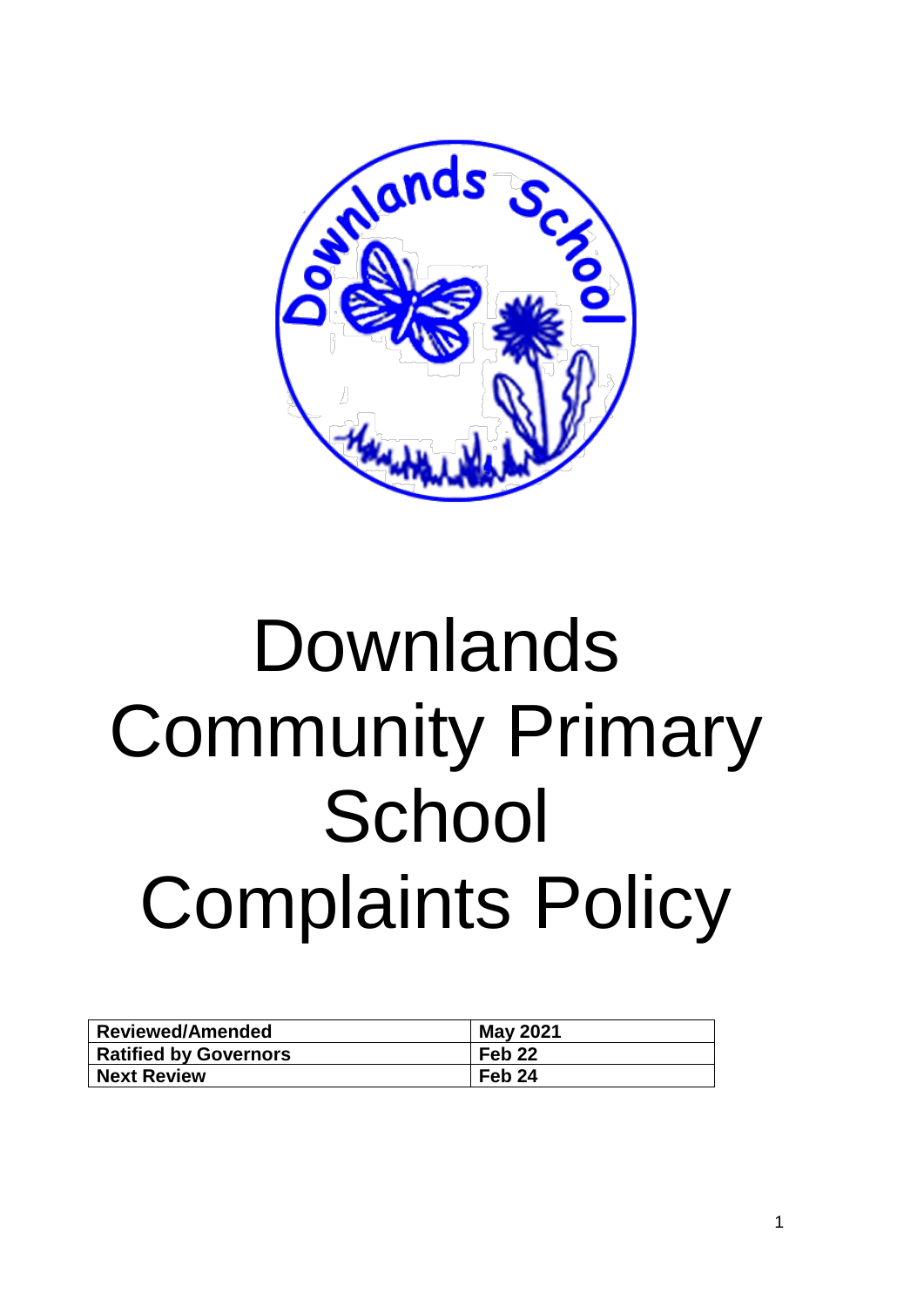| Introduction                                                                                                                                                  | 3              |
|---------------------------------------------------------------------------------------------------------------------------------------------------------------|----------------|
| What is a concern or complaint?                                                                                                                               | 3              |
| How to make a complaint                                                                                                                                       | 3              |
| Who can make a complaint                                                                                                                                      | 3              |
| Anonymous complaints                                                                                                                                          | 4              |
| Complaints received out of term time                                                                                                                          | 4              |
| Principles of the procedure                                                                                                                                   | 4              |
| Scope of this complaint procedure                                                                                                                             | 4              |
| <b>Concurrent considerations</b>                                                                                                                              | 5              |
| Resolving complaints                                                                                                                                          | 5              |
| Informal complaints and concerns                                                                                                                              | 5              |
| Complaints about the Headteacher                                                                                                                              | 5              |
| <b>Complaints about Members of Governing</b><br><b>Body</b>                                                                                                   | 5              |
| <b>Complaints about Chair of Governors</b>                                                                                                                    | 6              |
| Formal complaints procedure - overview                                                                                                                        | 6              |
| <b>Detailed Procedure</b>                                                                                                                                     | $\overline{7}$ |
| Stage 1                                                                                                                                                       | $\overline{7}$ |
| Stage 2                                                                                                                                                       | 7              |
| Stage 3                                                                                                                                                       | 7              |
| Recording                                                                                                                                                     | 8              |
| Publicity                                                                                                                                                     | 9              |
| Monitoring the procedure                                                                                                                                      | 9              |
| <b>Useful Contacts</b>                                                                                                                                        | 9              |
| Appendix 1 - Flowchart<br>Appendix 2 - Timescales<br>Appendix 3 - Roles and Responsibilities<br>Appendix 4 - Checklists<br>Appendix 5 - School Complaint Form |                |

Appendix 6 – Unreasonable Complainant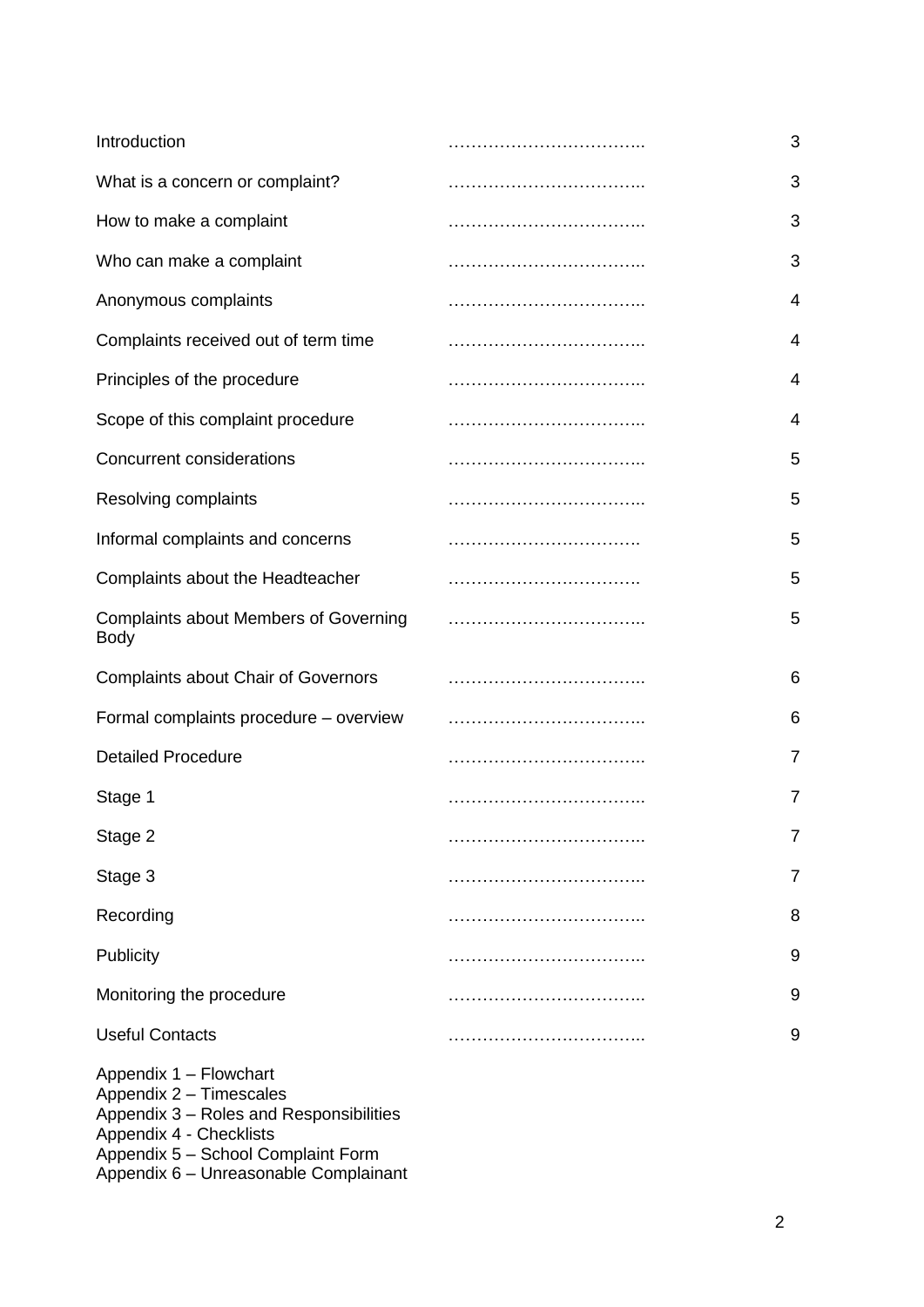## **Introduction**

Governing Bodies of all maintained schools and maintained nursery schools in England are required, under Section 29 of the [Education Act 2002](http://www.legislation.gov.uk/ukpga/2002/32/contents) to have in place a procedure to deal with complaints relating to the school and to any community facilities or services that the school provides. The law also requires the procedure to be publicised.

The Secretary of State has direction making powers under sections [496 and 497 of the](http://www.google.co.uk/search?hl=en&q=496+or+497+of+the+Education+Act+1996+&meta=)  [Education Act 1996](http://www.google.co.uk/search?hl=en&q=496+or+497+of+the+Education+Act+1996+&meta=) and although they are not under a duty to intervene in every case that is brought to their attention, they must always consider whether, in light of the information provided to them by a complainant, they should exercise their powers.

The Department for Education acknowledge that the pressures caused by coronavirus (COVID-19) might affect schools' usual processes and timescales for complaints. However, the school still aims to consider complaints, particularly those relating to the provision of remote education.

## **What is a concern and what is a complaint?**

A concern may be defined as '*an expression of worry or doubt over an issue considered to be important for which reassurances are sought'*. A complaint may be generally defined as '*an expression of dissatisfaction or disquiet which requires a response*'.

Informal complaints – *Downlands School* takes informal concerns seriously and will make efforts to resolve matters earliest stage possible.

Formal complaints **-** This formal procedure will be used when initial attempts to resolve the issue are unsuccessful and the person raising the concern remains dissatisfied and wishes to take the matter further.

## **How to make a Complaint**

Formal complaints are to be made in the first instance, to the school's Complaints Coordinator. This role is undertaken by Cress Cooper, School Secretary, 01258 453348. A complaint can be made in person, in writing or by telephone and you will be asked to complete a complaints form (Appendix 5). The Complaints Co-ordinator will record the date the complaint is received and will acknowledge in writing (letter or email) receipt of the complaint within 3 school days. In order for the school to deal with your complaint effectively, it would be helpful to receive complaints as soon as possible after the incident concerned.

## **Who can make a Complaint?**

Any person may make a complaint to the school if the school is directly responsible for the issue being complained about. It is not limited to parents with children registered at the school and schools cannot refuse to deal with a complaint once the child has been removed from the school register.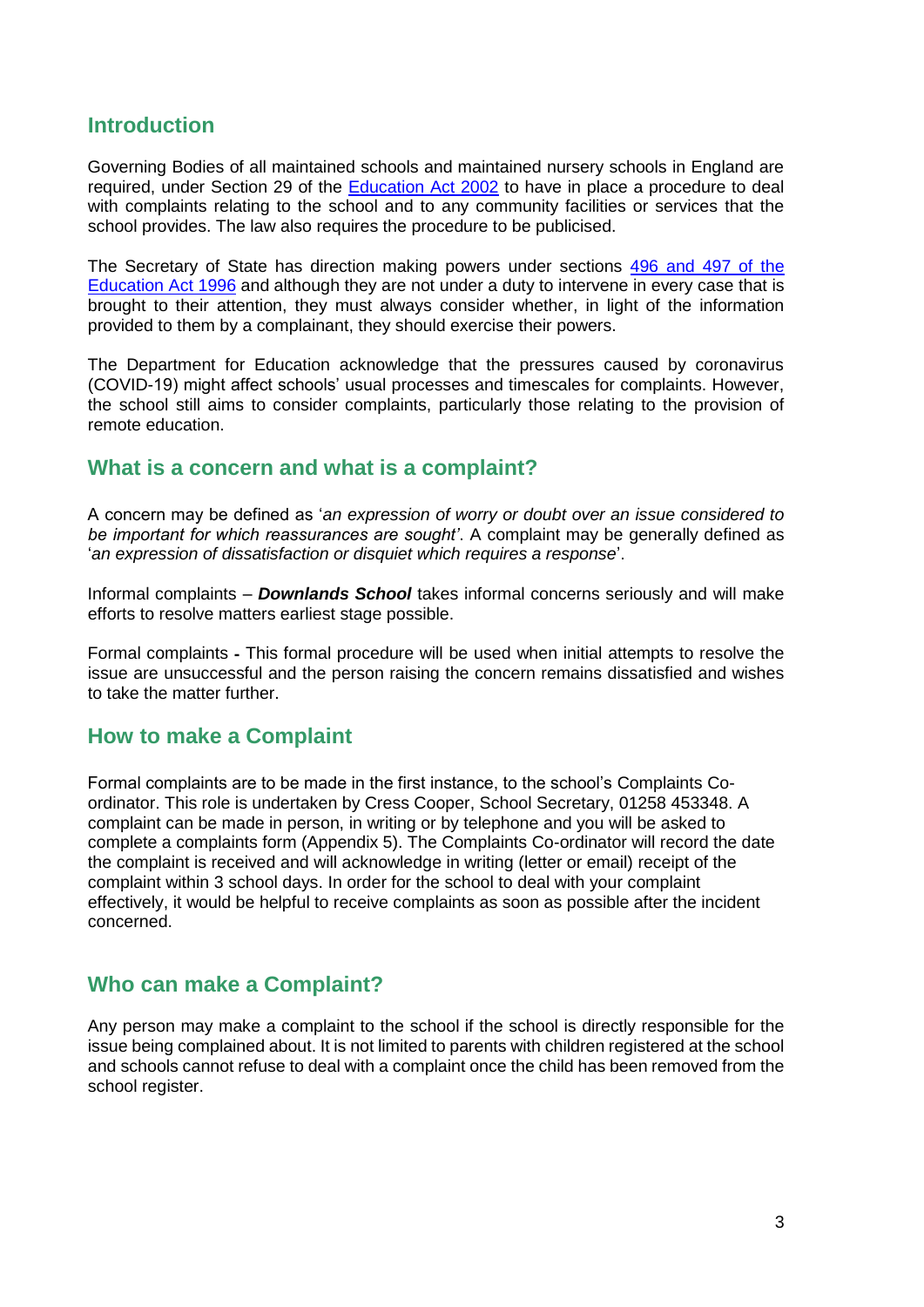# **Anonymous Complaints**

*Cress Cooper, School Secretary,* in conjunction with the Headteacher and Chair of Governors will determine whether the gravity of an anonymous complaint warrants its investigation.

## **Complaints received out of Term Time**

Complaints made outside of term time will be deemed to have been received on the first school day after the holiday period.

## **Principles of the Procedure**

An effective complaints procedure shall: -

- **Not** exclude any group with protected characteristics from making a complaint.
- Encourage resolution of problems by **informal** means wherever possible.
- Be easily **accessible** and **publicised.**
- Be **simple** to understand and use.
- Be **impartial.**
- Be **non-adversarial.**
- Allow **swift** handling with established **time-limits** for action and keeping people informed of the progress.
- Ensure a full and **fair** investigation by an independent person where necessary.
- Respect people's desire for **confidentiality.**
- Address all the points at issue and provide an **effective** response and **appropriate**  redress, where necessary.
- Provide **information** to the school's senior management team so that services can be improved (i.e. learning from feedback).
- Have due regard to the principles of the Equality Act 2010 and how they impact upon schools, parents, carers and children/young people.

# **Scope of this Complaint Procedure**

This procedure covers all complaints with the **exceptions** listed below for which there are separate (statutory) procedures.

This policy does **not** cover the following issues: -

- admissions to schools:
- exclusion of children/young people from school;
- statutory assessments of special education needs;
- school re-organisation proposals subject to statutory procedures;
- matters likely to require a Child Protection Investigation;
- whistle-blowing;
- staff grievances and disciplinary procedures;
- Campaigns & Duplicate Complaints (see Unreasonable Complainants)
- complaints about services provided by other providers, such as contractors (who will have their own complaints procedure in place) and other Council service units.
- Complaints about the curriculum
- Complaints about collective worship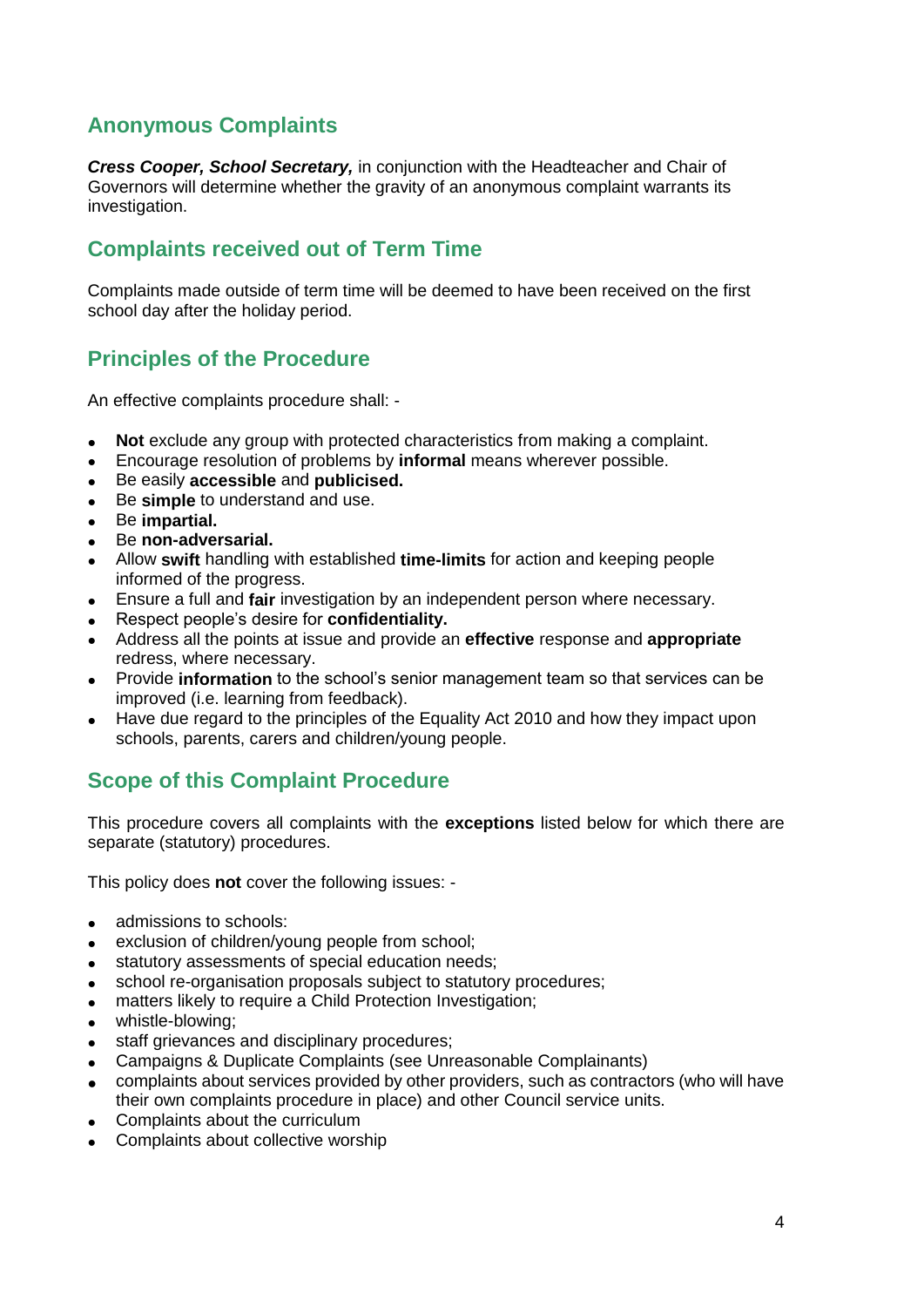## **Concurrent considerations**

Legal, safeguarding or disciplinary proceedings may take precedence over complaints procedures and timescales.

If there is a risk that dealing with a complaint might prejudice a concurrent consideration, the complaints procedure will be suspended until the concurrent consideration is concluded. The Complaints Co-ordinator will write to the Complainant explaining the reason for the decision and the nature of the concurrent consideration. Once the concurrent consideration is concluded, the complaint can be investigated as appropriate.

## **Resolving complaints**

At each stage in the procedure, the schools will want to resolve the complaint if possible. It might be sufficient to acknowledge that the complaint is valid in whole or in part. In addition, it may be appropriate to offer one or more of the following:

- an apology;
- an explanation;
- an admission that the situation could have been handled differently or better;
- an assurance that the event complained of will not recur;
- an explanation of the steps that have been taken to ensure that it will not happen again;
- an undertaking to review school policies in light of the complaint.

## **Informal complaints or concerns**

As stated above, the school takes any concerns or informal complaints very seriously. The school will endeavour to resolve issues informally wherever possible to prevent matters escalating to the formal procedure. If you would like to raise concerns, please start by telling the class teacher or head of year about your concern. This is usually the best and quickest way of resolving issues.

It is recommended that you speak to the class teacher or head of year as soon as possible, as this will give all parties the opportunity to discuss your concerns.

The purpose of this discussion is to establish the issues and to seek a realistic resolution if possible.

## **Complaints about the Headteacher**

If your complaint is about the Headteacher, it will be considered by the Chair of Governors at Stage 2 of the procedure. Please make your complaint either directly to the Chair or as outlined in *How to make a complaint* section on page 3.

## **Complaints about members of the School Governing Body**

If your complaint is about a school governor, it will be considered by the Chair of Governors at Stage 2 of the procedure. Please make your complaint to the Clerk to the Governors.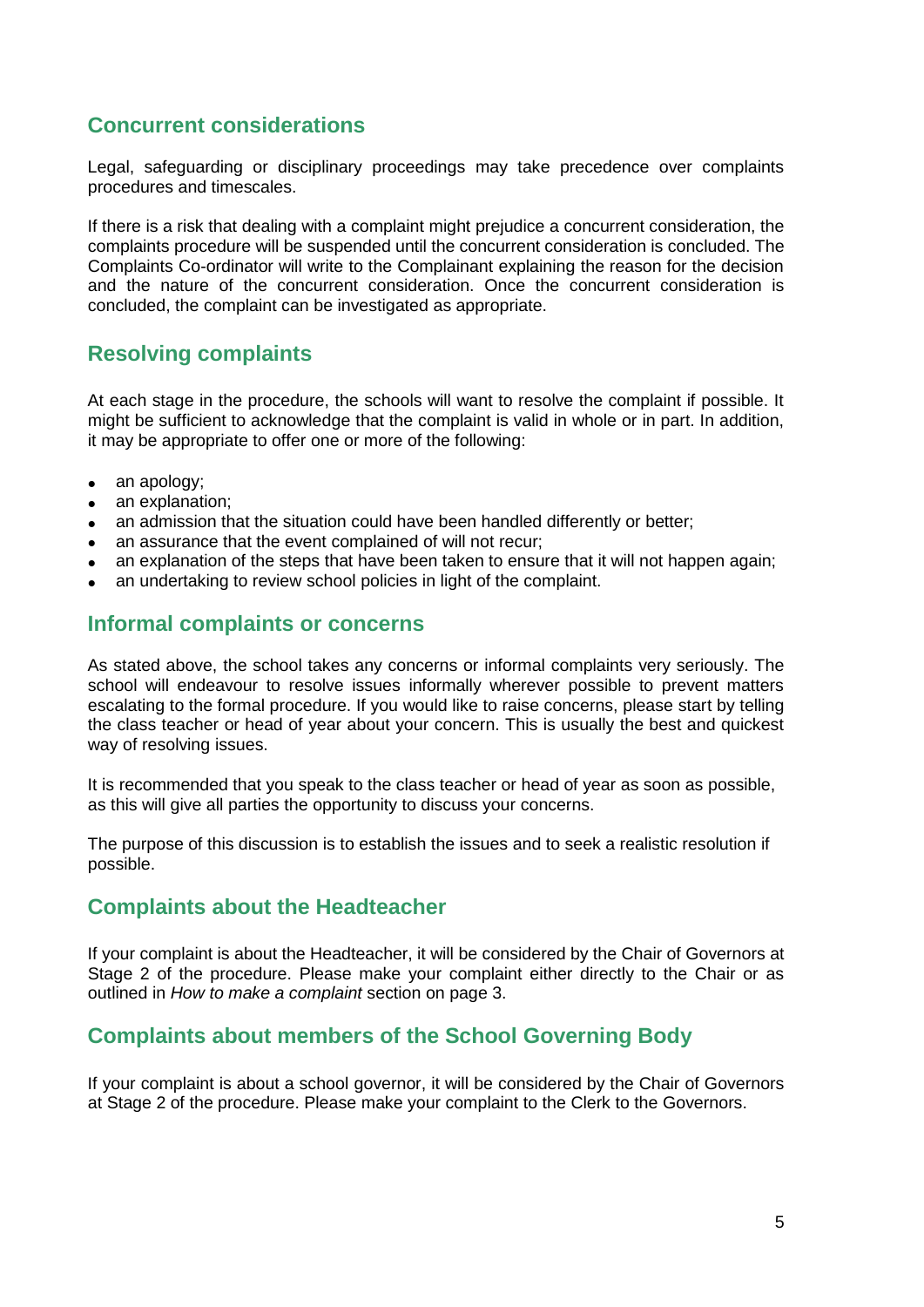## **Complaints about the Chair of Governors**

If your complaint is about the Chair of Governors, it will be considered by the Vice Chair of Governors at Stage 2 of the procedure. Please make your complaint to the Clerk to the Governors.

## **Formal complaints procedure – overview**

If it is not possible to resolve the complaint informally, the complainant is to be advised to make a formal complaint. There are three stages to this procedure: -

| Stage 1 - Complaint Heard<br>by Headteacher | <b>Stage 2 – Complaint Heard</b><br>by Chair of Governors | Stage 3 - Complaint Heard<br>by Governing Body<br><b>Review Panel</b> |
|---------------------------------------------|-----------------------------------------------------------|-----------------------------------------------------------------------|
| If the complaint cannot be                  | If the complainant remains                                |                                                                       |
| resolved informally, then the               | unhappy or the complaint is                               | This will consist of                                                  |
| Headteacher will investigate.               | about the Headteacher the                                 | Governors not involved in                                             |
|                                             | investigation will be                                     | the complaints process at an                                          |
|                                             | undertaken by the Chair of                                | earlier stage.                                                        |
|                                             | Governors.                                                |                                                                       |
|                                             | <b>Complaints about Governors</b>                         |                                                                       |
|                                             | will be considered by the                                 |                                                                       |
|                                             | <b>Chair of Governors.</b>                                |                                                                       |
|                                             | <b>Complaints about the Chair</b>                         |                                                                       |
|                                             | of Governors will be                                      |                                                                       |
|                                             | considered by the Vice                                    |                                                                       |
|                                             | Chair.                                                    |                                                                       |
|                                             |                                                           |                                                                       |

If the complaint is about a Headteacher, then the complaint will automatically be considered at Stage 2.

## **Timescales**

Every effort will be made to investigate and respond to complaints as quickly as possible. The following timescales will be adhered to at each stage.

#### **For the School**

Stage 1 – complaint acknowledged within 3 working days. Investigation and response sent within a reasonable agreed timescale. The schools should aspire to 20 working days but may consider an extension depending on the complexity of the issues raised. The complainant will be kept up to date on reasons for any delays and given new timescales for a response as necessary.

Stage 2 – complaint acknowledged within 3 working days. Investigation and response sent within 10 working days with extension(s) of 10 working days depending on the complexity of the issues raised. The complainant will be kept up to date on reasons for any delays and given new timescales for a response as necessary.

Stage 3 – See Panel Review below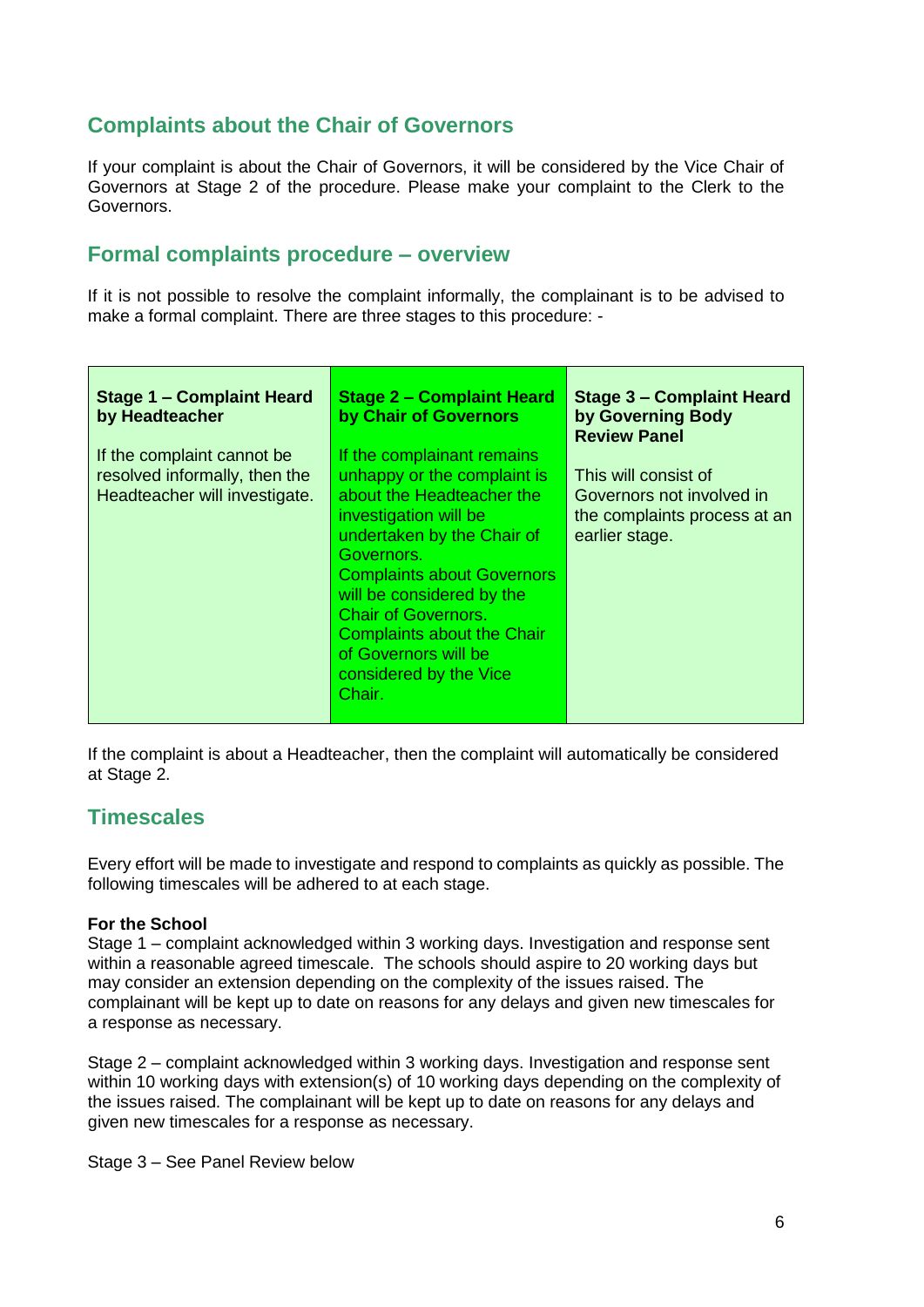#### **For the Parent**

We consider 3 months to be an acceptable time frame in which to lodge a complaint. Additional time can be given in exceptional circumstances. Historic complaints cannot be fairly investigated due to the passage of time, or staff departures etc. This needs to be clearly communicated by the school including the reason why, with a referral to the Department for **Education** 

Stage 2 requests should be ideally considered within 20 working days of the stage 1, so ensure momentum. Unless there have been extenuating circumstances. Discretion should be used by the school when considering Stage 2 requests after 20 working days.

Stage 3 requests should be ideally considered within 20 working days of the stage 2, so ensure momentum. Unless there have been extenuating circumstances. Discretion should be used by the school when considering Stage 3 requests after 20 working days.

## **Detailed procedure**

#### *Stage 1 – Complaint Heard by Headteacher*

Formal complaints must be made to *Cress Cooper, School Secretary.* A complaint can be made in person, in writing or by telephone. The Complaints Co-ordinator will record the date the complaint is received and will acknowledge in writing (letter or email) receipt of the complaint within 3 school days.

The Headteacher will investigate the complaint and respond to the Complainant within 10 school days of the date of receipt of the complaint. If this date cannot be met, the Complainant will be given an update and revised response date. The Headteacher will advise the complainant to contact the Complaints Co-ordinator if they wish to escalate their complaint to Stage 2.

#### *Stage 2 – Complaint Heard by the Chair of Governors*

If the Complainant is dissatisfied with the outcome of the Headteacher's investigation at Stage 1 and wishes to take the matter further or if the complaint is about the Headteacher, they can ask for the matter to be considered by the Chair of Governors by contacting *Cress Cooper,*  **School Secretary.** Complaints about governors are also considered by the Chair of Governors or the Vice Chair if about the Chair.

The Chair of Governors/Vice Chair will acknowledge the complaint within 3 school days. The acknowledgement will include a summary of the complaints procedure and a response date given. This will be within 10 school days. If this date cannot be met, the Complainant will be given an update and revised response date.

The Chair of Governors will provide a formal written response to the Complainant detailing actions taken to investigate the complaint and provide a full explanation of decisions taken and the reasons for them. Where appropriate, it will include details of actions the school will take to resolve the complaint.

The Complainant will be provided with details of how to contact the Governing body if they are not satisfied with the response.

#### *Stage 3 – Complaint Heard by the Governing Body's Complaints Review Panel*

The Complainant must contact the Clerk to the Governors giving details of the complaint in writing if possible. If not, the school will make the arrangements to take this information from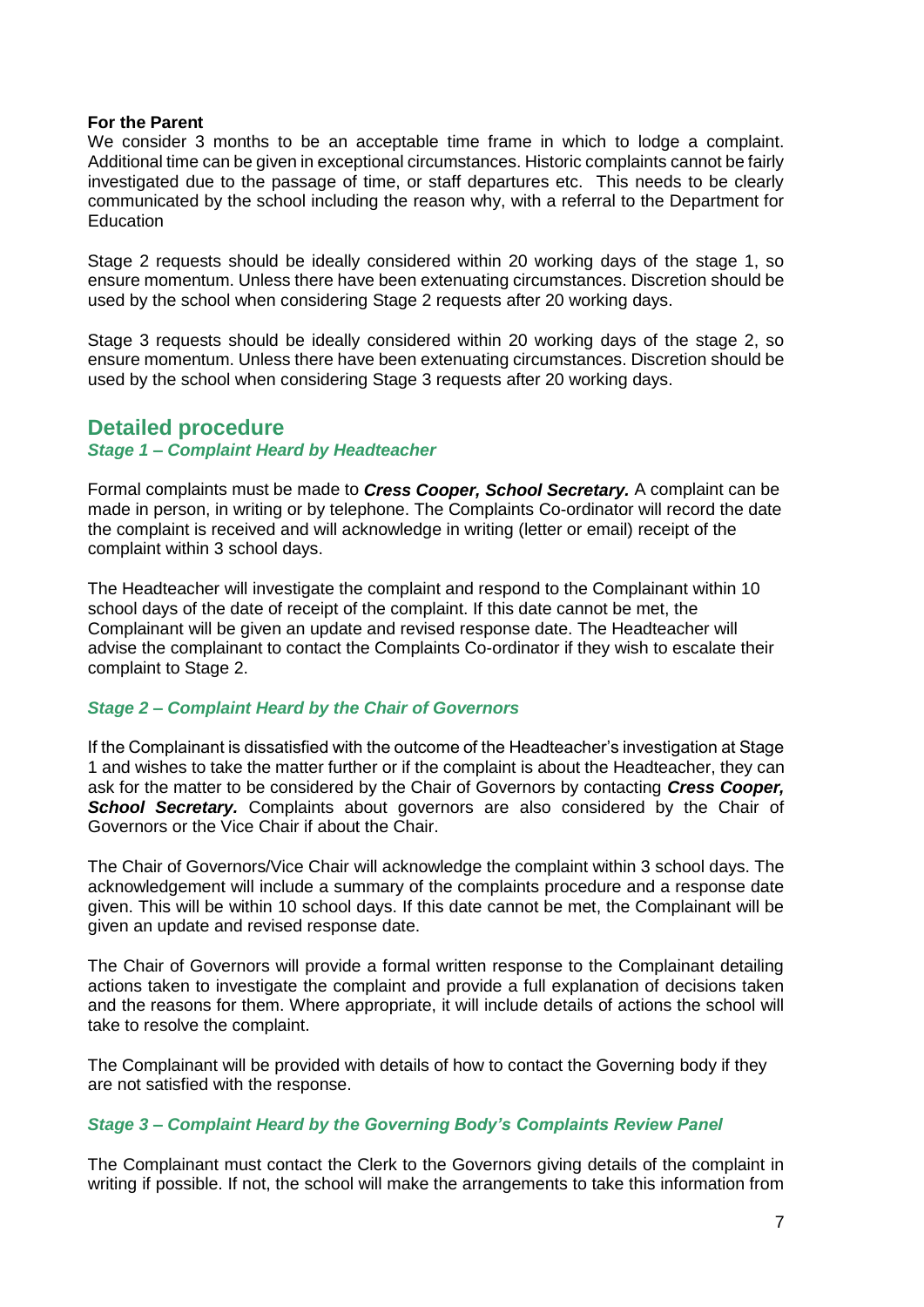the Complainant as necessary. Complaints must have been considered by the first two stages before proceeding to panel.

The Clerk to the Governors will acknowledge the request in writing within 3 school days and inform the Complainant of the right to submit any further documents or information relevant to the complaint. The panel will not consider new complaints. A deadline for submission of these documents will be 5 working days before the hearing.

The school will submit the Stage 1 and 2 responses (as appropriate) together with any written response from the Headteacher as appropriate. The Headteacher may also invite members of staff directly involved in matters raised by the Complainant to respond personally or in writing.

The Clerk to the Governors must convene the complaints committee elected from the Governing Body. The committee will comprise 3 governors who have had no previous involvement with the complaint. The complaint will not be heard by the entire governing body.

The Complaints Panel will set a timetable for the hearing and will notify the Complainant of this. The review hearing will be heard within 20 school days of receiving the request.

The aim of the panel will be to resolve the complaint and achieve reconciliation between the school and the Complainant if this is possible.

The hearing will be held in private. Any witnesses (other than the Complainant and the Headteacher) must only attend for the part of the hearing in which they give their evidence. Good practice would be that at no point will the Headteacher or the parent/carer be left with the complaint panel without the other being present.

Once the panel are satisfied that they have heard all the information they need to make a decision, the Chair of the Panel will explain to the Complainant and the Headteacher that the committee will consider its decision and respond in writing within 15 school days. The Complainant and the Headteacher will then leave.

The panel will then consider the complaint and all the evidence presented. The panel can: -

- Uphold the complaint, in whole or in part
- Dismiss the complaint, in whole or in part
- Decide on the appropriate action to be taken to resolve the complaint

Where appropriate, recommend changes to the school's systems or procedures to prevent similar difficulties in the future.

A written response detailing the decisions, recommendations and the basis on which these have been made will be sent to the Complainant within 15 school days. The Complainant must be notified of the right to refer their concerns to the Department for Education if they are dissatisfied with the way their complaint has been dealt with.

## **Recording**

The Complaints Co-Ordinator will record all details of the complaint including: -

- Date of receipt.
- Action taken.
- Summary of complaint.
- Brief notes of meetings and telephone calls with the progress of the complaint.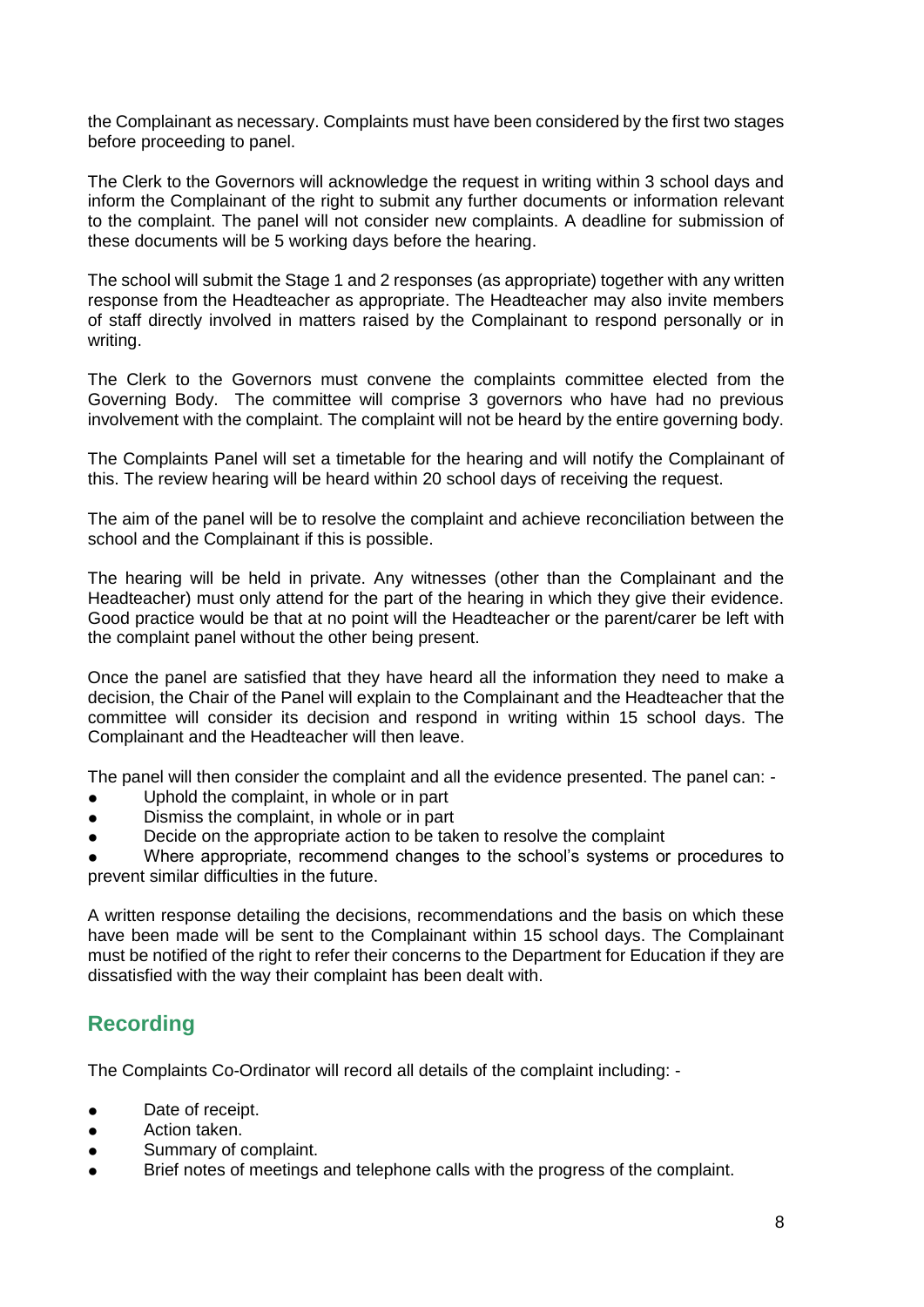- Ensure that the staff member subject to a complaint is informed as soon as possible.
- **•** Any written response.
- Minutes of any meetings.
- Final outcome.
- Learning from complaints.

All functions of the complaints procedure will be mindful of the requirements of the General Data Protection Regulation (GDPR) and the Freedom of Information Act, 2000

## **Publicity**

Details of the school's complaints procedure can be found as follows: -

- home school newsletters:
- the school website www.downlandsschool.org

## **Monitoring of the procedure**

The school will monitor the operation and effectiveness of this complaints procedure as well as how information about complaints is being used to improve services and delivery.

## **Useful Contacts**

Complaints Co-ordinator *Cress Cooper, School Secretary* office@downlandsschool.org 01258 453348

Department for Education 2nd Floor Piccadilly Gate Store Street Manchester M1 2WD Tel 03700002288 **[www.education.gov.uk](http://www.education.gov.uk/)**

*This document can be made available in other formats including Braille, audio and large print and other languages.*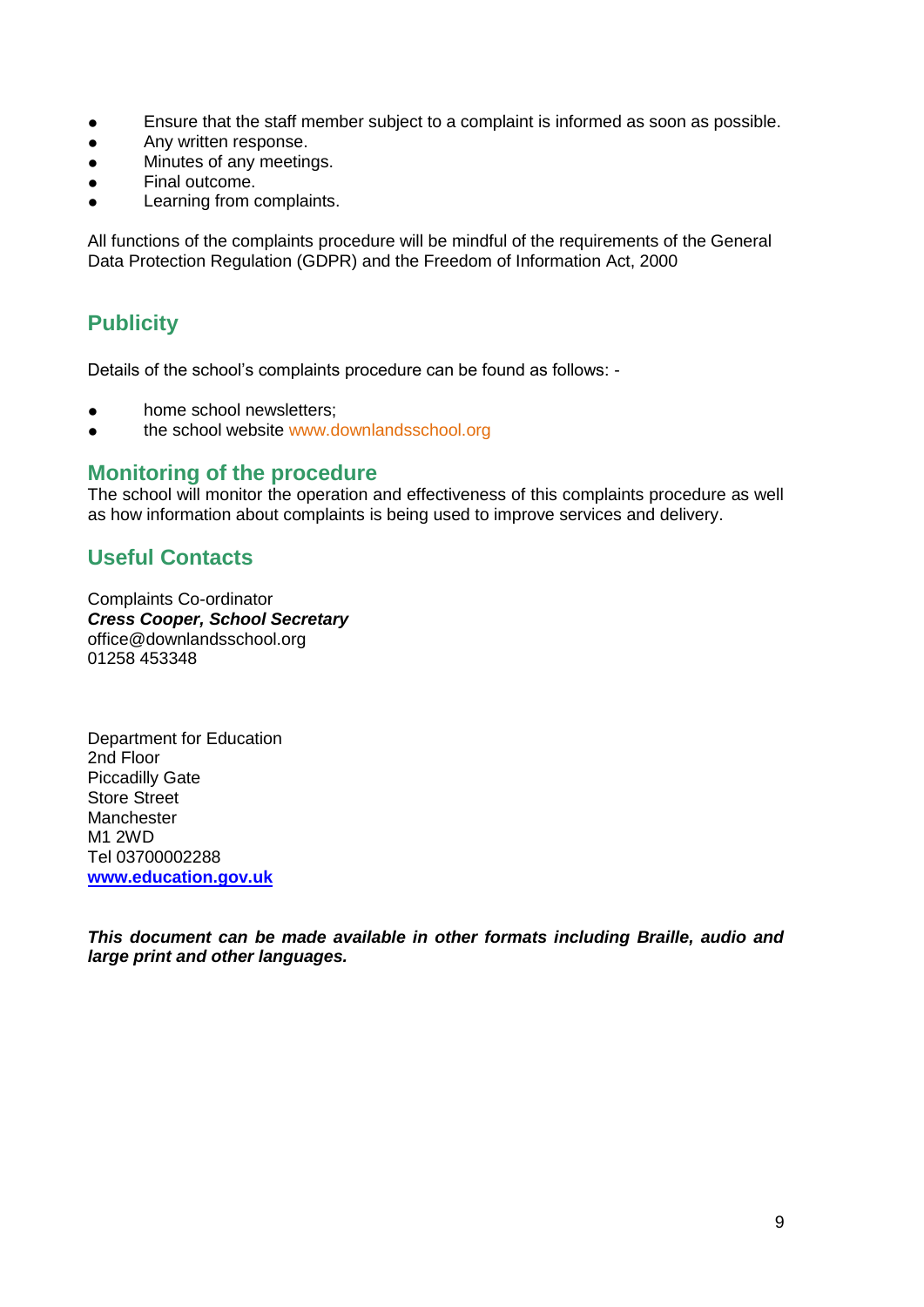

## **Appendix 1 – Flow Chart of Formal Process**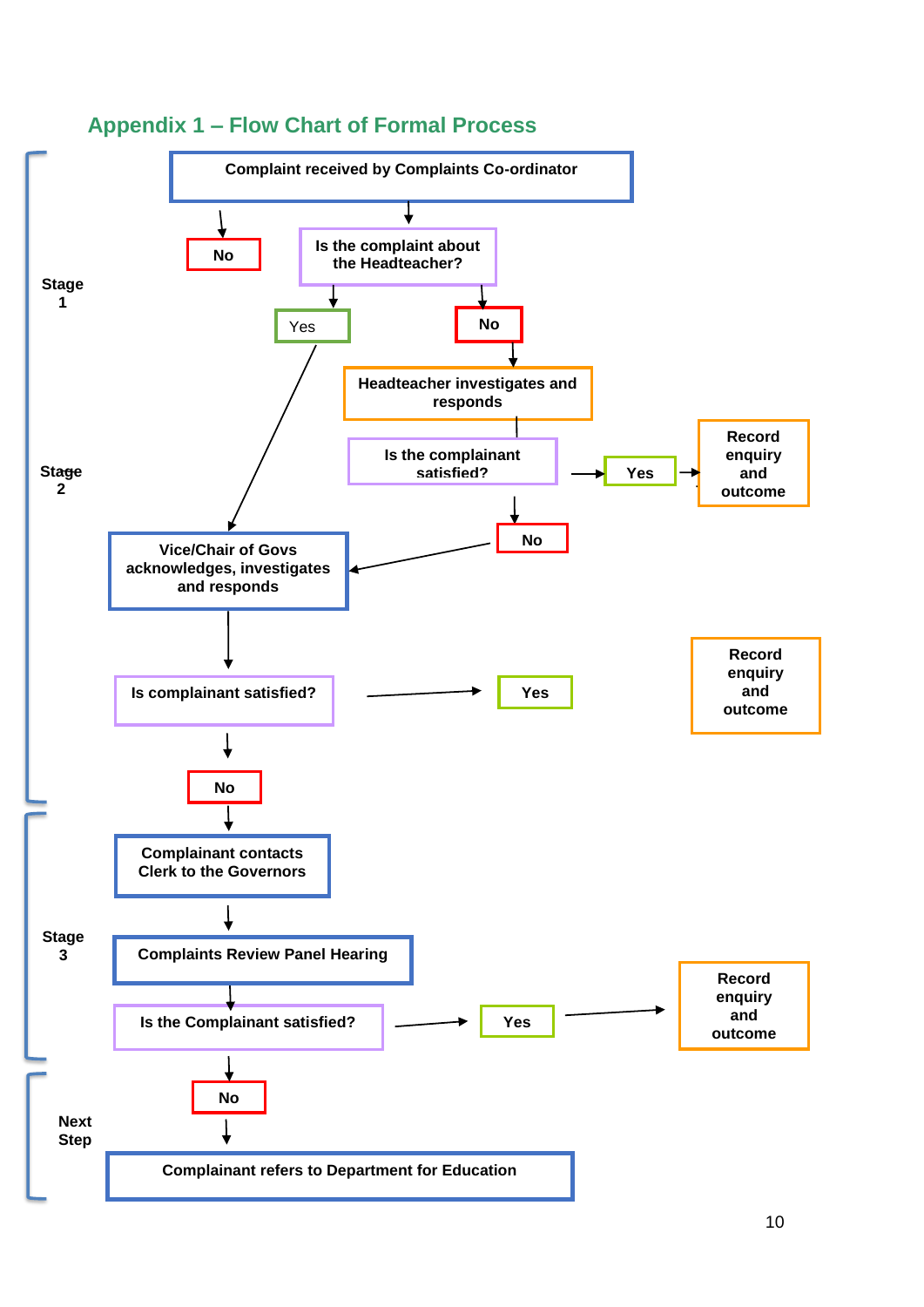# **Appendix 2 – Timescales (Formal Procedure)**

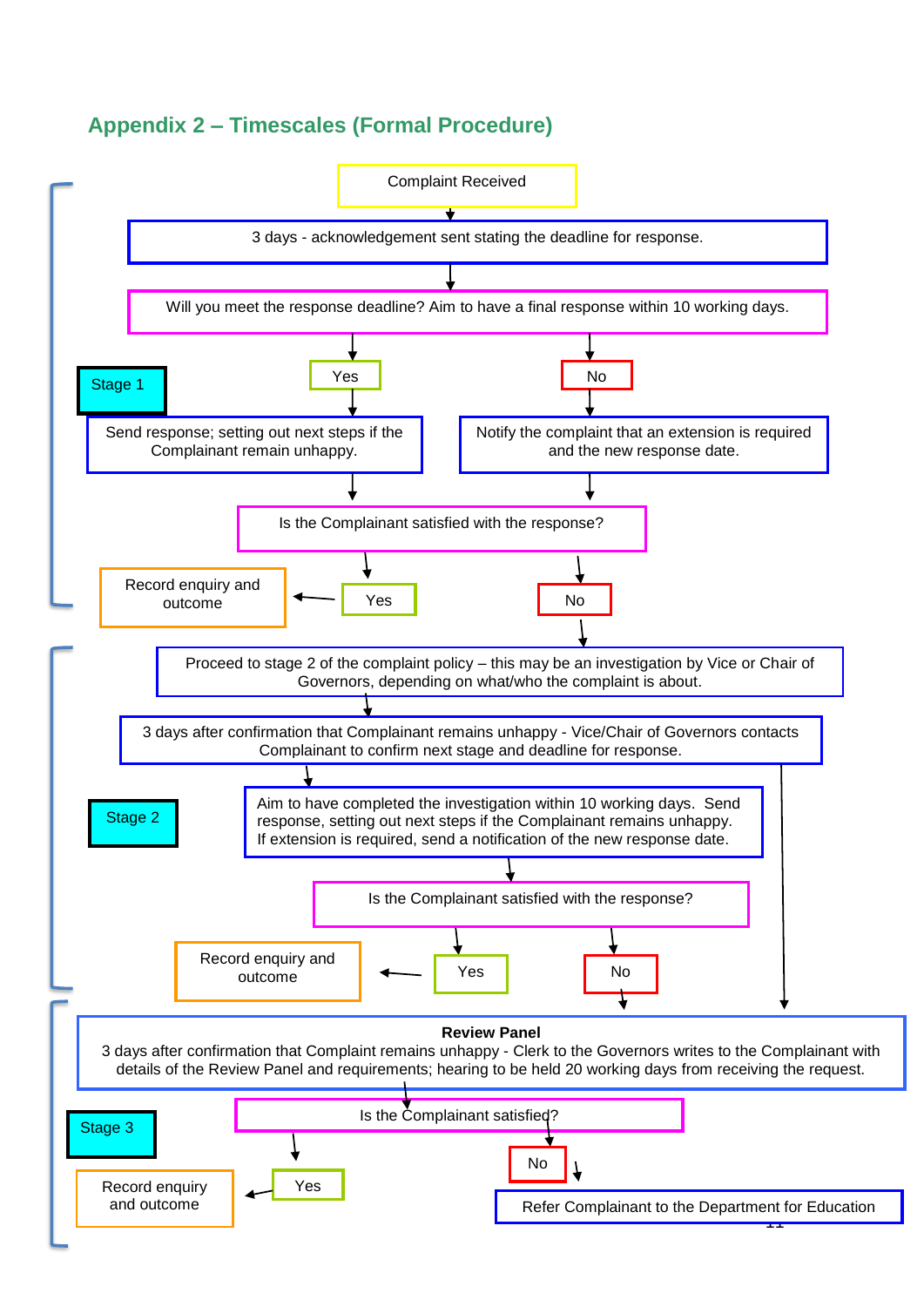# **Appendix 3 – Roles and Responsibilities**

## *The Complainant*

The Complainant or person who makes the complaint will receive a more effective response to the complaint if he/she: -

- Co-operates with the school in seeking a solution to the complaint.
- Expresses the complaint in full as early as possible.
- Responds promptly to requests for information or meetings or in agreeing the details of the complaint.
- Asks the Complaints Co-ordinator *Cress Cooper, School Secretary* for assistance as needed.
- Treats all those involved in the complaint with respect.

#### *The Complaints Co-ordinator Cress Cooper, School Secretary*

The Complaints Co-ordinator will: -

- Ensure that all people involved in the complaint procedure are aware of the legislation around complaints including the Equality Act 2010, General Data Protection Regulation (GDPR) and Freedom of Information Act.
- Liaise with the Staff Member, Headteacher, Chair of Governors and Panel Clerk to ensure the smooth running of the complaints procedure.
- Keep records.
- Be aware of issues regarding:
	- o Sharing third party information.
	- o Additional support this may be needed by complainants when making a complaint including interpretation support.
- Ensure that the Complainant is fully updated at each stage of the procedure and that sometimes letters regarding the progress of the complaint may also need to be translated.

#### *The Investigator*

The Investigator is the person involved in Stages 1 and 2 of the procedure.

The Investigator's role can include: -

- Providing a comprehensive, open, transparent and fair consideration of the complaint through:
	- o Sensitive and thorough interviewing of the Complainant.
	- o Consideration of records and other relevant information.
	- $\circ$  Interviewing with staff and children/young people and other people relevant to the complaint.
	- o Analysing information.
- Effectively liaising with the Complainant and the *Cress Cooper, School Secretary* as appropriate.
- Identifying solutions and recommending courses of action to resolve problems.
- Be mindful of the timescales to respond to the Complainant in plain and clear language.

## *The Panel Clerk*

The Clerk is the contact point for the Complainant for the panel meeting and is required to: -

- Set the date, time and venue of the hearing, ensuring that the dates are convenient to all parties and that the venue and proceedings are accessible.
- Collate any written material and send it to the parties in advance of the hearing.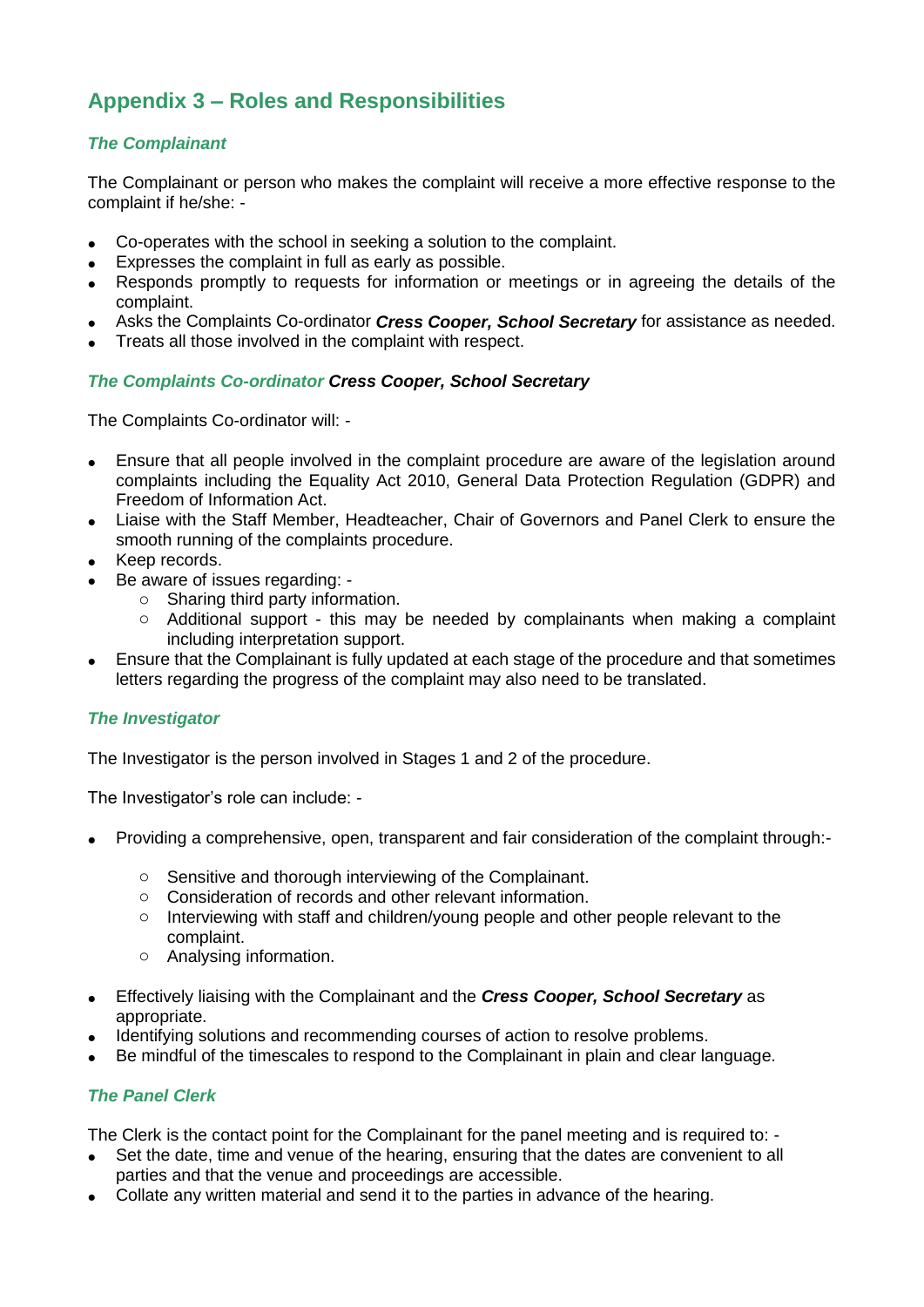- Meet and welcome the parties as they arrive at the hearing.
- Record the proceedings.
- Notify all parties of the panel's decision.
- Liaise with the Complaints Co-ordinator. (If not, the Clerk to the Governors).

#### *The Panel Chair*

The Panel Chair has a key role in ensuring that: -

- The meeting is minuted.
- The remit of the panel is explained to the parties and each party has the opportunity of putting their case without undue interruption.
- The issues are addressed.
- Key findings of fact are made.
- Parents/carers and others who may not be used to speaking at such a hearing are put at ease. This is particularly important if the Complainant is a child/young person.
- The hearing is conducted in an informal manner with each party treating the other with respect and courtesy.
- The layout of the room will set the tone and care is needed to ensure the setting is informal and not adversarial.
- The panel is open-minded and acts independently.
- No member of the panel has an external interest in the outcome of the proceedings or any involvement in an earlier stage of the procedure.
- Each side is given the opportunity to state their case and ask questions.
- Written material is seen by all parties. If a new issue arises it would be useful to give all parties the opportunity to consider and comment on.
- Liaise with the Panel Clerk and *Cress Cooper, School Secretary*

#### *Panel Member*

Panellists must be aware that: -

- It is important that the review panel hearing is independent and impartial and that it is seen to be so. No governor may sit on the panel if they have had a prior involvement in the complaint or in the circumstances surrounding it. In deciding the make-up of the panel, governors need to try and ensure that it is a cross-section of the categories of governor and sensitive to the issues of race, gender and religious affiliation.
- The aim of the hearing, which needs to be held in private, will always be to resolve the complaint and achieve reconciliation between the school and the Complainant. However, it has to be recognised the Complainant might not be satisfied with the outcome if the hearing does not find in their favour. It may only be possible to establish the facts and make recommendations which will satisfy the Complainant that his or her complaint has been taken seriously.
- An effective panel will acknowledge that many complainants feel nervous and inhibited in a formal setting. Parents/carers often feel emotional when discussing an issue that affects their child or young person. The panel chair will ensure that the proceedings are as welcoming as possible. The layout of the room will set the tone and care is needed to ensure the setting is informal and not adversarial.
- Extra care needs to be taken when the Complainant is a child/young person. Careful consideration of the atmosphere and proceedings will ensure that the child/young person does not feel intimidated. The panel needs to be aware of the views of the child/young person and
- give them equal consideration to those of adults. Where the child/young person's parent/carer is the Complainant, it would be helpful to give the parent/carer the opportunity to say which parts of the hearing, if any, the child/young person needs to attend.

NB Governors sitting on the panel need to be aware of the complaints procedure.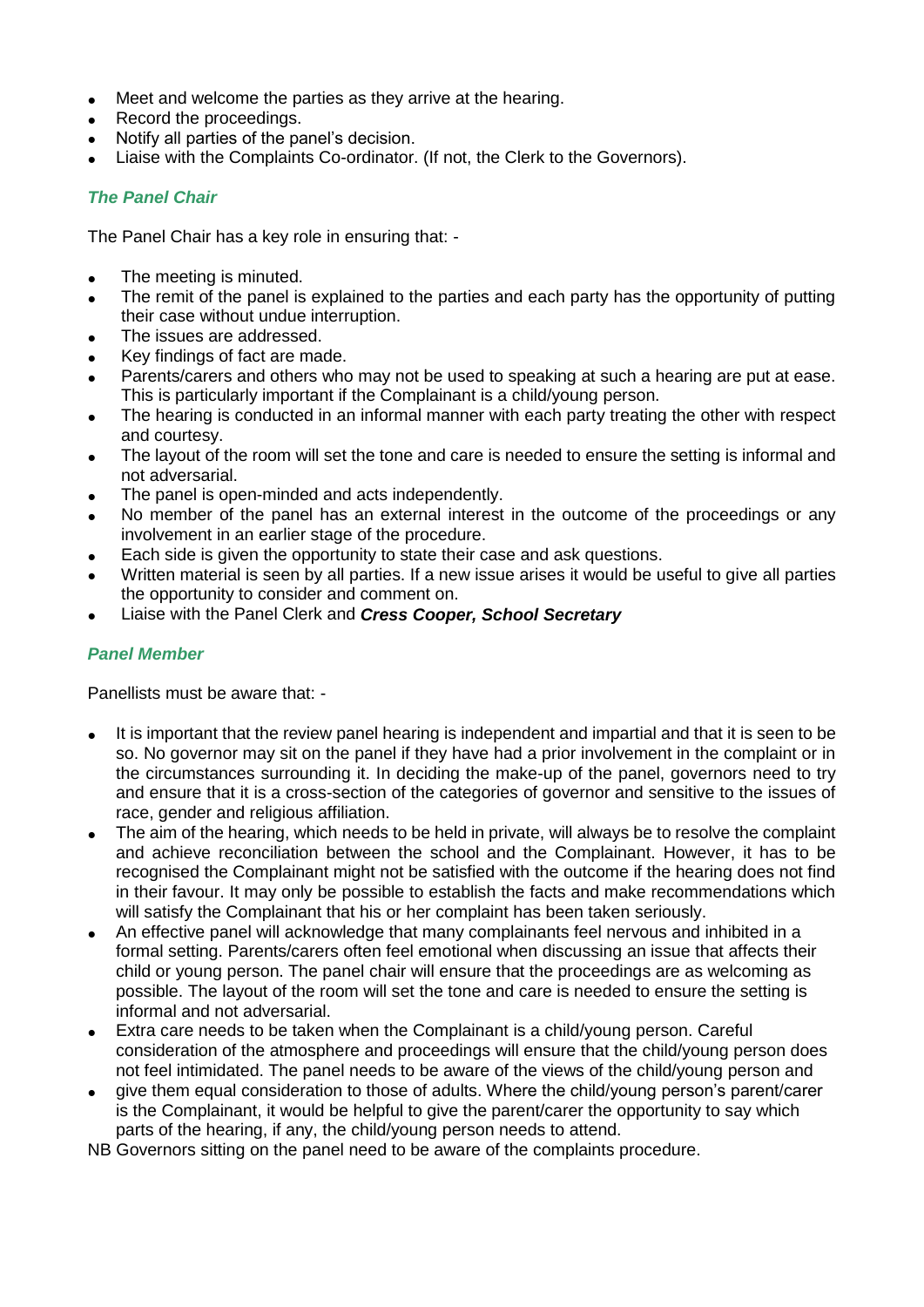# **Appendix 4 - Checklists**

#### **Investigation Checklist**

The person investigating at each stage of the complaint will need to: -

- Establish what has happened so far, and who has been involved.
- Clarify the nature of the complaint and what remains unresolved.
- Meet with the Complainant or contact them see *Meeting with the Complainant* below.
- Establish the outcomes that the Complainant is seeking and whether these are achievable through the complaints process.
- Interview those involved in the matter and/or those complained of, allowing them to be accompanied if they wish.
- Conduct interviews with an open mind and be prepared to persist in the questioning.
- Keep notes of interviews.

#### *Meeting with Complainant*

The investigator will need to: -

- Allow the Complainant to explain how they feel and express any strong emotions they need to feel that the school has accepted their complaint.
- Clarify the complaint and all its individual parts and produce a written record.
- Ask what the Complainant is seeking regarding solution or outcomes.
- Check whether the Complainant needs support of any kind, in order to understand the discussion properly.
- Determine whether they need support during the process i.e. an advocate or any accessibility needs such as signer, hearing loop etc.
- Read the background to the complaint and the relevant legal and administrative policies and procedures.
- Consider whether the complaint could be resolved without further investigation.
- Assess whether the complaints procedure is the most appropriate way of handling this complaint.

#### *Interviewing*

#### *Children/young people*

- Children/young people will be interviewed in the presence of another member of staff, or in the case of serious complaints (e.g. where the possibility of criminal investigation exists) in the presence of their parents/carers.
- Care needs be taken in these circumstances not to create an intimidating atmosphere.
- Children/young people will be told what the interview is about and that they can have someone with them.

13

#### *Staff*

- Explain the complaint and your role clearly to the interviewee and confirm that they understand the complaints procedure and their role in it.
- Staff are allowed a colleague to support them at their interview. The colleague must not be anyone likely to be interviewed themselves, including their line manager.
- Use open not leading questions.
- Do not express opinions in words or attitude.
- Ask single not multiple questions, i.e. one question at a time.
- Try to separate 'hearsay' evidence from fact by asking interviewees how they know a particular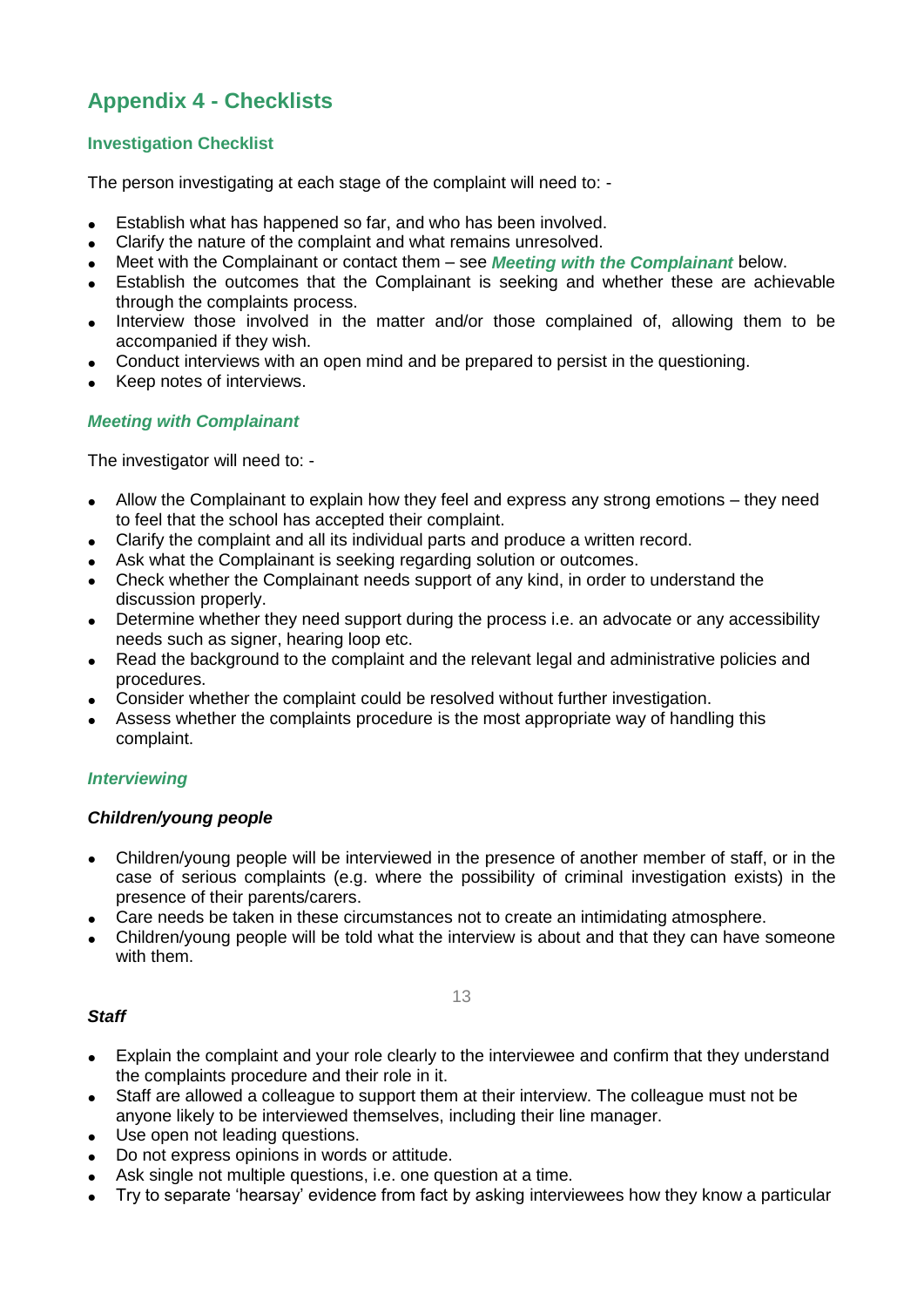fact.

- Persist with questions if necessary. Do not be afraid to ask the same question twice. Make notes of each answer given.
- Deal with conflicting evidence by seeking corroborative evidence. If this is not available, discuss with the Complaints Co-ordinator/ Headteacher/ Chair of Governors the option of a meeting between the conflicting witnesses.
- Make a formal record of the interview from the written notes as soon as possible while the memory is fresh. Show the interviewee the formal record, ask if he has anything to add, and to sign the record as accurate.

## **Complaints Panel Checklist**

The panel will try to ensure that: -

- The hearing is as informal as possible.
- Witnesses are only required to attend for the part of the hearing in which they give their evidence.
- After introductions, the Complainant is invited to explain their complaint, outline their desired outcome and be followed by their witnesses.
- The Headteacher may question the Complainant and the witnesses after each has spoken.
- The Headteacher is then invited to explain the school's actions, their views on the desired outcomes and be followed by the school's witnesses.
- The Complainant may question both the Headteacher and the witnesses after each has spoken.
- The panel may ask questions at any point.
- The Complainant is then invited to sum up their complaint.
- The Headteacher is then invited to sum up the school's actions and response to the Complaint.
- The Chair explains that both parties will hear from the panel within 15 school days.
- Both parties leave together while the panel decide on the issues.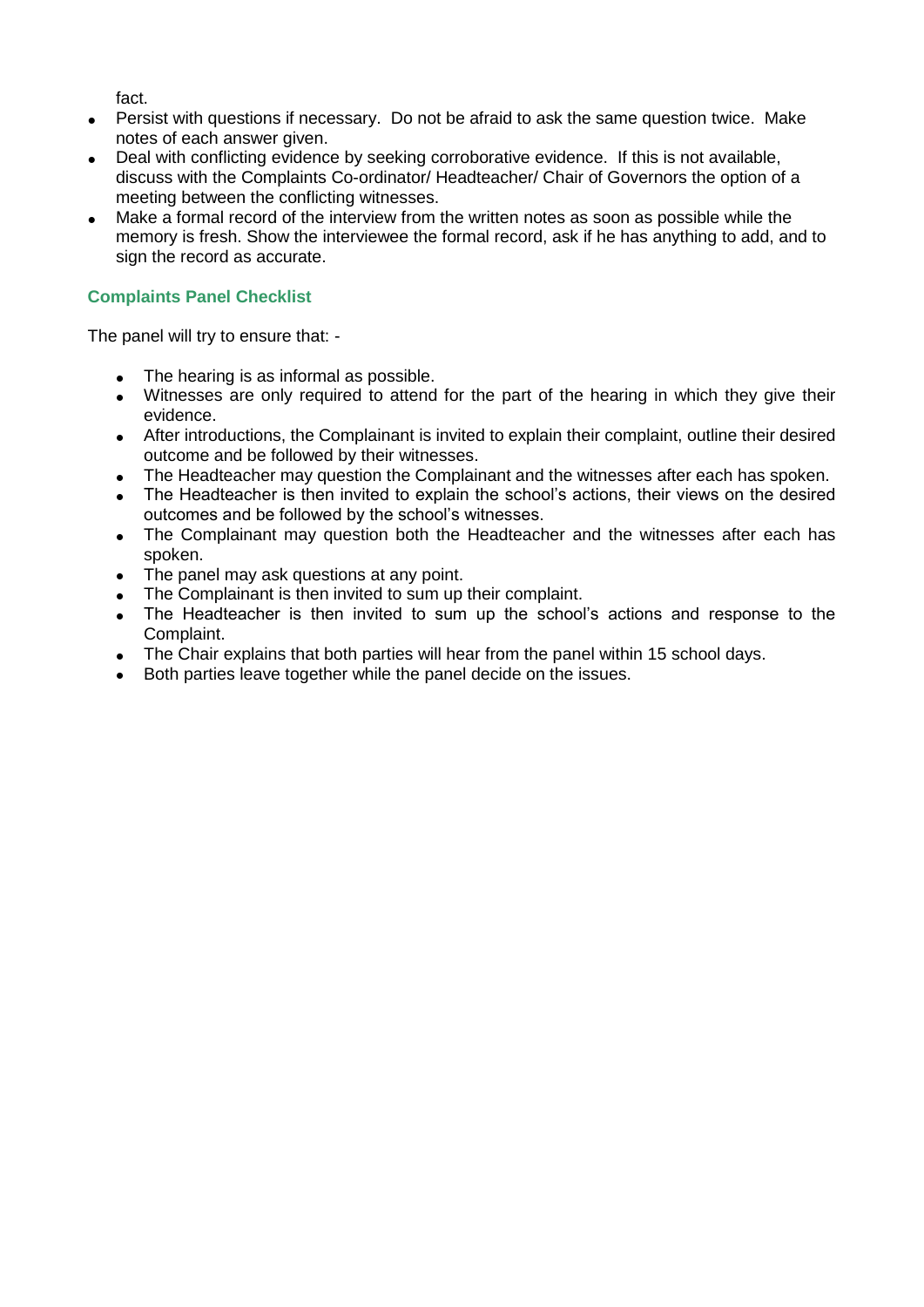# **Appendix 5 - School Complaint Form**

Please complete this form and return it to *Cress Cooper, School Secretary*, Complaints Co-Ordinator who will acknowledge receipt and explain what action will be taken.

| Your name:<br>Child/young person's name:                                                          |
|---------------------------------------------------------------------------------------------------|
| Your relationship to the child/young person:                                                      |
| Your Address:                                                                                     |
|                                                                                                   |
|                                                                                                   |
|                                                                                                   |
|                                                                                                   |
| Daytime telephone number:                                                                         |
|                                                                                                   |
| Evening telephone number:                                                                         |
|                                                                                                   |
| Email:                                                                                            |
|                                                                                                   |
| Please give concise details of your complaint, what you think the School did wrong or did not do. |
| Include dates, names of witnesses etc.                                                            |
|                                                                                                   |
|                                                                                                   |
|                                                                                                   |
|                                                                                                   |
|                                                                                                   |
|                                                                                                   |
|                                                                                                   |
|                                                                                                   |
|                                                                                                   |
|                                                                                                   |
|                                                                                                   |
|                                                                                                   |
|                                                                                                   |
|                                                                                                   |
|                                                                                                   |
|                                                                                                   |
| What action, if any, have you already taken to try to resolve your complaint? (who have you       |
| spoken with or written to and what was the outcome?).                                             |
|                                                                                                   |
|                                                                                                   |
|                                                                                                   |
|                                                                                                   |
|                                                                                                   |
|                                                                                                   |
|                                                                                                   |
|                                                                                                   |
|                                                                                                   |
|                                                                                                   |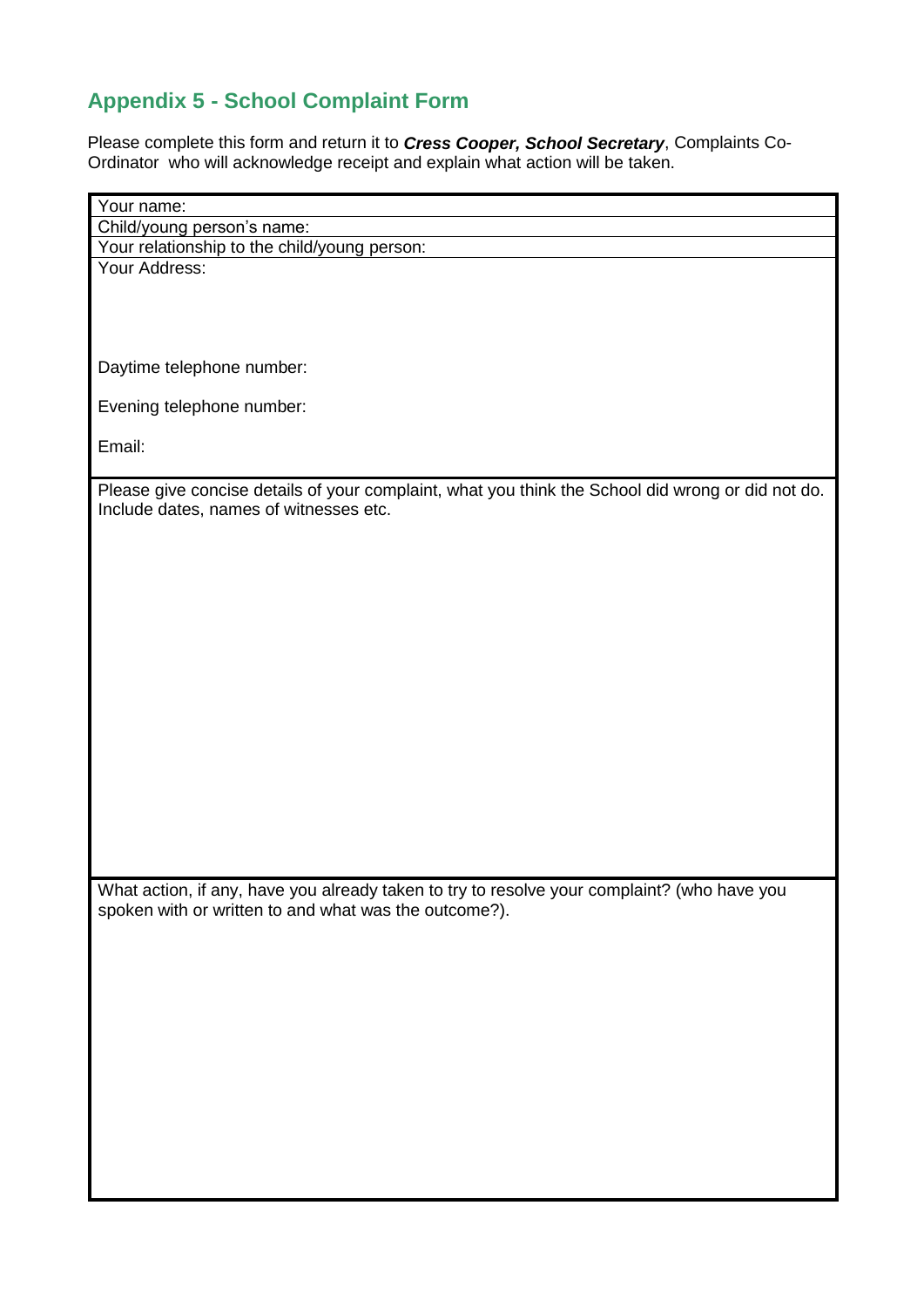What do you think the School needs to do to resolve matters at this stage?

Please list any paperwork you are attaching:

## Do you need the paperwork to be returned to you: Yes/No

Signature: ……………………………………… Date: …………………

| Date: |  |
|-------|--|
|-------|--|

School Use

Date form received: Received by: Date acknowledgement sent: Acknowledgement sent by:

Complaint referred to: Date referred:

Date response sent: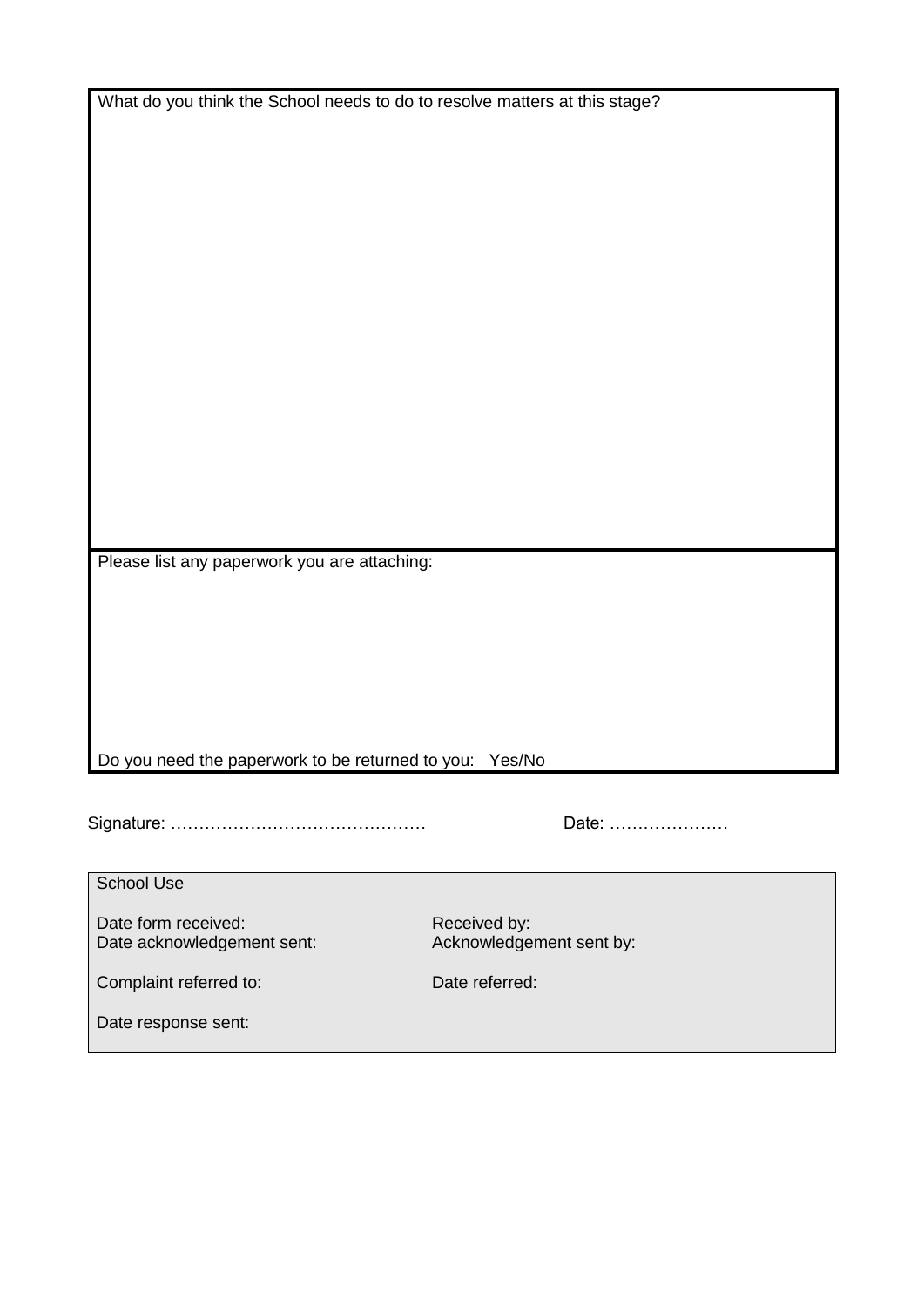# **Appendix 6 Policy for Unreasonable Complainants**

The Headteacher and staff at Downlands School deal with specific complaints as part of their dayto-day management of the school in accordance with its Complaints Procedure. The majority of complaints are handled in an informal manner and are resolved quickly, sensitively and to the satisfaction of the complainant.

Downlands School is committed to dealing with all complaints fairly and impartially and to providing a high-quality service to those who complain. We will not normally limit the contact complainants have with the school. However, there are occasions when complainants behave in an unreasonable manner when raising and/or pursuing their concerns and the school does not expect their staff to tolerate unacceptable behaviour. The school will take action to protect staff from that behaviour, including that which is abusive, offensive or threatening.

In these circumstances the school may take action in accordance with this policy.

#### **Aims of the policy**

The aims of this policy are to:

- uphold the standards of courtesy and reasonableness that characterises all communication between the School and persons who wish to express a concern or pursue a complaint;
- support the well-being of students, staff and everyone else who has legitimate interest in the work of the School, including governors and parents;
- deal fairly, honestly and properly with those who make persistent or vexatious complaints and those who harass members of staff in school while ensuring that other stakeholders suffer no detriment.

#### **Definition of Unreasonable Complainant**

Downlands School defines unreasonable complainants as '*those who, because of the frequency or nature of their contacts with the school, hinder our consideration of their or other people's complaints*'.

A complaint can be regarded as unreasonable when the person making the complaint: -

- Refuses to articulate their complaint or specify the grounds of a complaint or the outcomes sought by raising the complaint, despite offers of assistance;
- Refuses to co-operate with the complaints investigation process while still wishing their complaint to be resolved;
- Refuses to accept that certain issues are not within the scope of a complaints procedure.
- Insists on the complaint being dealt with in ways which are incompatible with the adopted complaints procedure or with good practice;
- Introduces trivial or irrelevant information which the complainant expects to be taken into account and commented on, or raising large numbers of detailed but unimportant questions and insisting they are fully answered often immediately and to their own timescales;
- Makes unjustified complaints about staff who are trying to deal with the issues and seeks to have them replaced;
- Changes the basis of the complaint as the investigation proceeds;
- Repeatedly makes the same complaint (despite previous investigations or responses concluding that the complaint is groundless or has been addressed);
- Refuses to accept the findings of the investigation into that complaint where the school's complaint process has been fully and properly implemented and exhausted including referral to the DfE.
- Seeks an unrealistic outcome;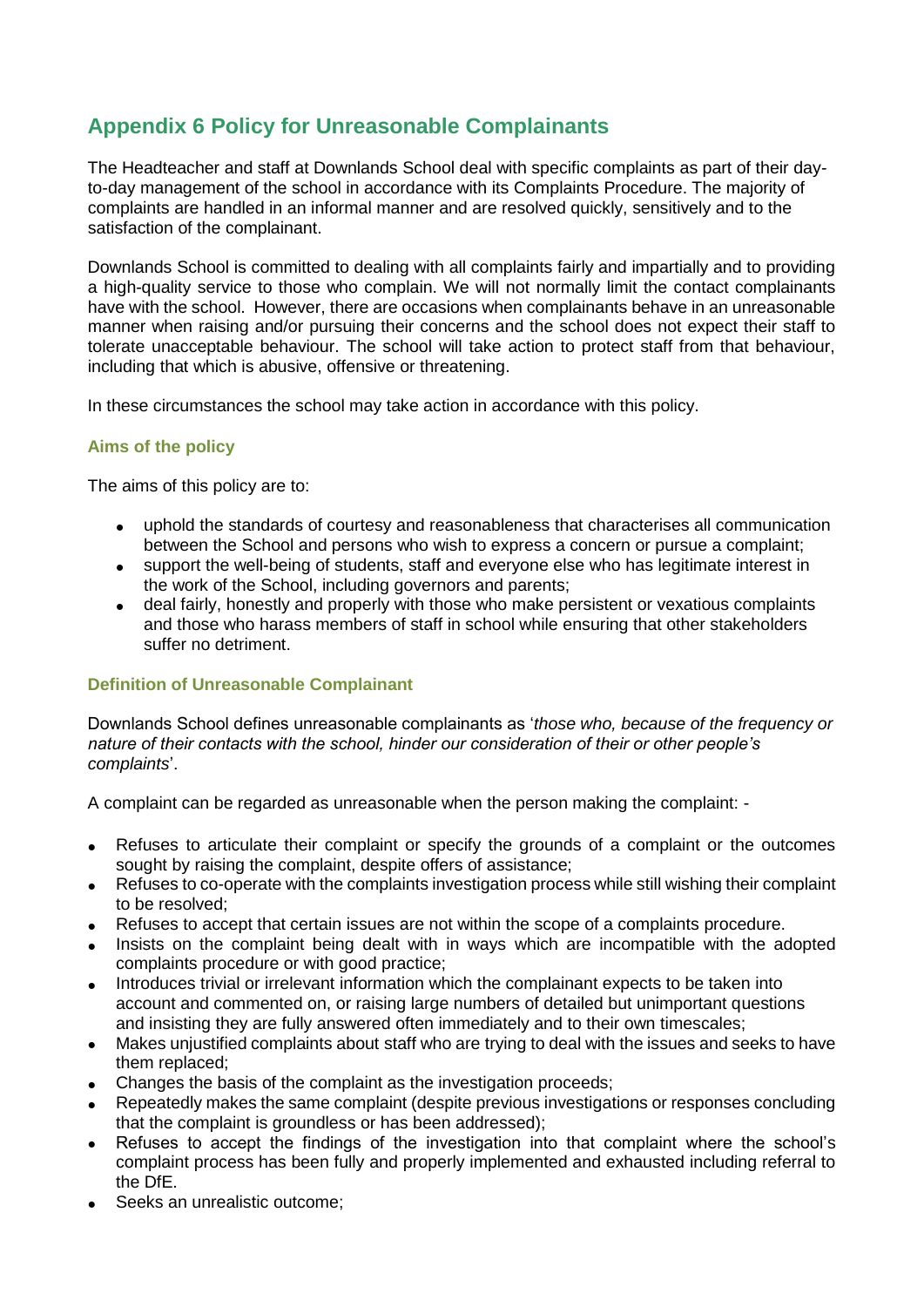- Has a history of making unreasonable complaints:
- Makes excessive demands on school time by frequent, lengthy, complicated and stressful contact with staff regarding the complaint in person, in writing, by email and by telephone whilst the complaint is being dealt with;
- Electronically recording meetings or conversations without the prior knowledge and consent of the other persons involved.
- complaints which are obsessive, persistent, harassing, prolific, repetitious
- insistence upon pursuing complaints without merit and/or unrealistic outcomes beyond all reason
- insistence upon pursuing complaints without merit in an unreasonable manner
- complaints which are designed to cause disruption or annoyance
- demands for redress that lack any serious purpose or value

A complaint will also be considered unreasonable if the person making the complaint does so either face to face, by telephone or in writing or electronically: -

- Maliciously.
- **•** Aggressively.
- Using threats, intimidation or violence.
- Using abusive, offensive or discriminatory language.
- Knowing it to be false.
- Using falsified information.
- Acts in a persistent way by:
	- o Sending numerous letters;
	- o Making multiple phone calls;
	- o Sending multiple e-mails;
	- o Leaving multiple voicemails;
	- o Sending multiple text messages;

Publishing unacceptable information in a variety of media such as in social media websites and newspapers.

#### **Barring from school premises**

If a parent or complainant's behaviour is cause for concern, they may be asked to leave the school premises as we need to act to ensure that the school remains a safe place for its pupils, staff and other members of the community. In serious cases, the school may write to parents/complainants to advise that their implied licence to be on school premises has been temporarily revoked subject to any representations the parent/complainant may wish to make. Any decision may be appealed by contacting the Headteacher or Chair of Governors. If the decision is upheld, the complainant will be notified in writing and advised of the length of time the bar will be in place.

Any complaint about barring will be considered through the school's complaints procedure but cannot be escalated to the Department for Education in the usual way. Once the school's own complaints procedure has been exhausted, the next steps would be through the courts.

#### **Action to be taken by the school**

Whenever possible, the Headteacher or Chair of Governors will discuss the concerns with the Complainant informally before invoking the procedure. This will be confirmed in writing.

If the behaviour continues the Headteacher will write to the Complainant explaining that their behaviour is unacceptable and is being considered under this policy. The letter will specify what behaviour is unreasonable and asking them to change it. The Headteacher may also specify